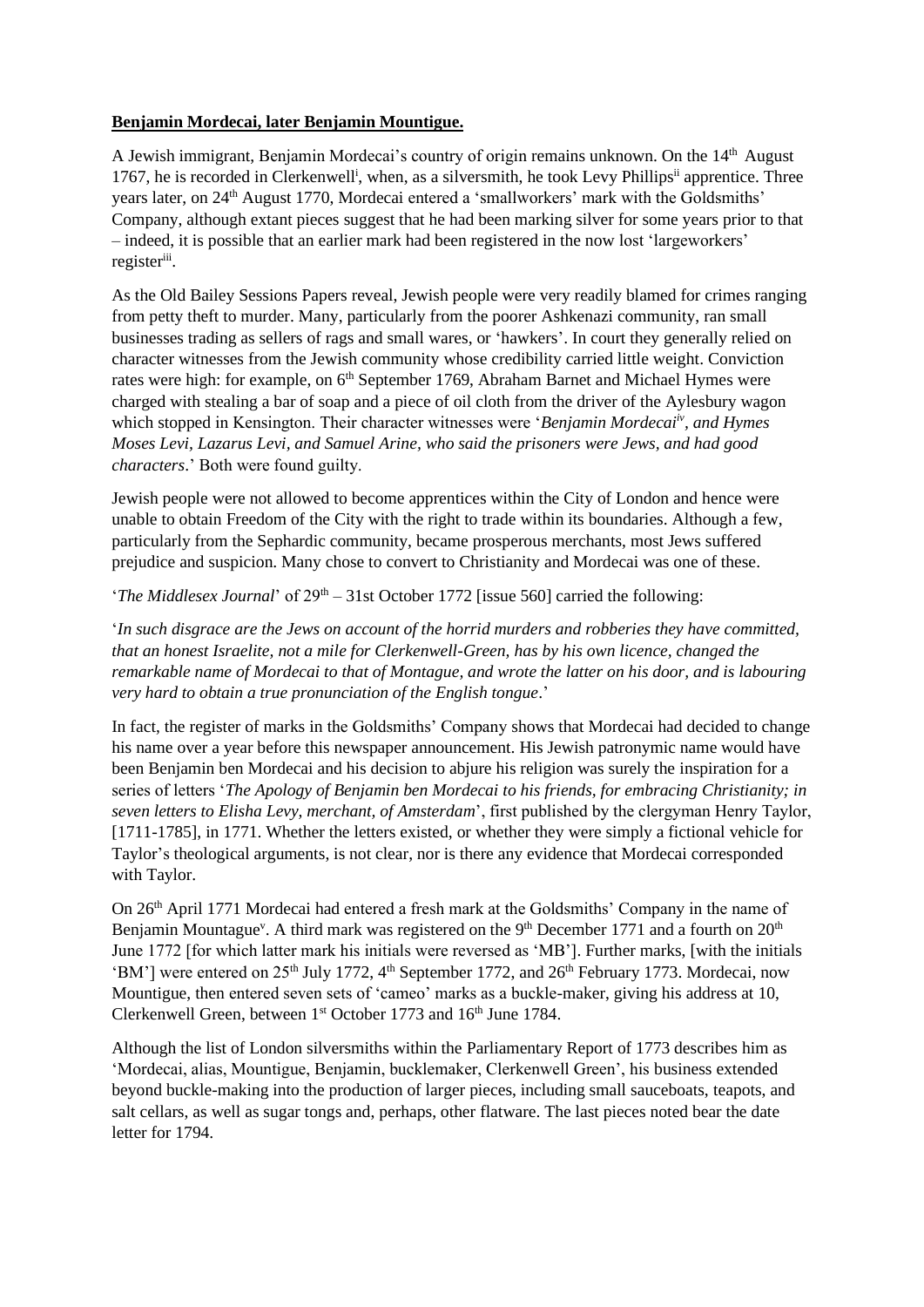Mountigue had formed a partnership with Robert Pingston, an agent and broker of 22 Bartholomew Closevi, which partnership was dissolved in 1788:

'*THIS is to give Notice, that the 'Partnership between Benjamin Mountague and Robert. Pingston, of Clerkenwell-green, Goldsmiths and Silversmiths, was this Day dissolved, by mutual Consent. All Persons indebted to the said Partnership are to pay their Debts to B . Mountague, who will- pay all Debts owing by them. Witness their Hands, June 24 1788. B. Mountague. R. Pingston. "N.B. The above Business will henceforward be carried on by Mr. J. J. Mountague, the Son of the said B. Mountague, solely for his own Benefit. J. J. Mountague. B. Mountague'*

Mountigue's purpose is dissolving his partnership may have been to enable his son, Isaac James Mountigue, to carry on the business alone but Isaac James soon ran into difficulties. 'The Whitehall Evening Post' of the  $10<sup>th</sup> - 13<sup>th</sup>$  December 1791 informed readers of his bankruptcy:

*'James Montague, late of Clerkenwell-green, silversmith; to surrender Dec. 14, at ten, 24, at twelve, and Jan. 21, at ten, at Guildhall. Attorney, Mr. Annesley, New Bridge-street, Blackfriars.'* 

A few years later. The London Gazette of  $1<sup>st</sup>$  July 1794 recorded that James was then a prisoner in the Kings Bench, Surrey, petitioning for relief:

'*James Mountague, formerly of the Parish of St. James Clerkenwell, late of Bedford-court New Northstreet Red Lion-square in the County of Middlescx, Gentleman*.'

Trade directories for the period do not mention any of Benjamin Mountigue's partnerships, nor were any partnership marks registered with the Goldsmiths' Company. 'The New Complete Guide' of 1783, the 'London Directory' of 1788, and the 'Wakefield's Merchant and Trade's Directory' of 1793, all list '*Mountague, Benjamin, working-goldsmith, 10, Clerkenwell-green.*' The land tax assessment of 1783 for St. James and St. John, Clerkenwell, lists Benjamin 'Mountague' as ratepayer on two adjacent properties in Clerkenwell next door to Sarah Evance and a few doors from the silversmith John Moliere – the proximity with Moliere is of particular interest because a Tea Canister of 1768/9 in the Ashmolean Museum collection has the mark of Moliere and his partner Dyall Jones *overstruck* by that of Mordecai.<sup>vii</sup>

Mountague's integration into society included membership of a Lodge of Freemasons. He is listed as a member of the 'Moderns Grand Lodge', which he joined on 2nd December 1778. Despite his son's losses, he appears to have prospered sufficiently to retire to Camberwell in 1795, where he is listed as ratepayer for a rented property [of the yearly value of £30] until 1806. He wrote a will in 1801 describing himself as a 'Gentleman' and died in 1806, leaving '*to my son Isaac James Mountague, who has had much money of me, and who has also greatly displeased me, one shilling and no more'*. The rest of his estate was to go to his widow, Elizabeth, and his daughter Susannah, with an annuity to a servant.viii

From 1794, when Mountague retired to Camberwell, his premises at 10, Clerkenwell Green were taken by the silversmithing partnership of Naphtali Hart and Duncan Urquhart. The succession is intriguing and the partnership between Hart, a Jew, and Urquhart has parallels with that between Mountague and Pingston. They had first registered a mark [on 18<sup>th</sup> October 1791] as buckle-makers but, like Mountigue, progressed to the production of larger wares – notably teasets. Their second mark was registered on 20<sup>th</sup> May 1795, around the time of Mountigue's retirement: possibly there had been a business connection between Mountigue and Urquhart and Hart in the intervening years after Isaac James's bankruptcy.